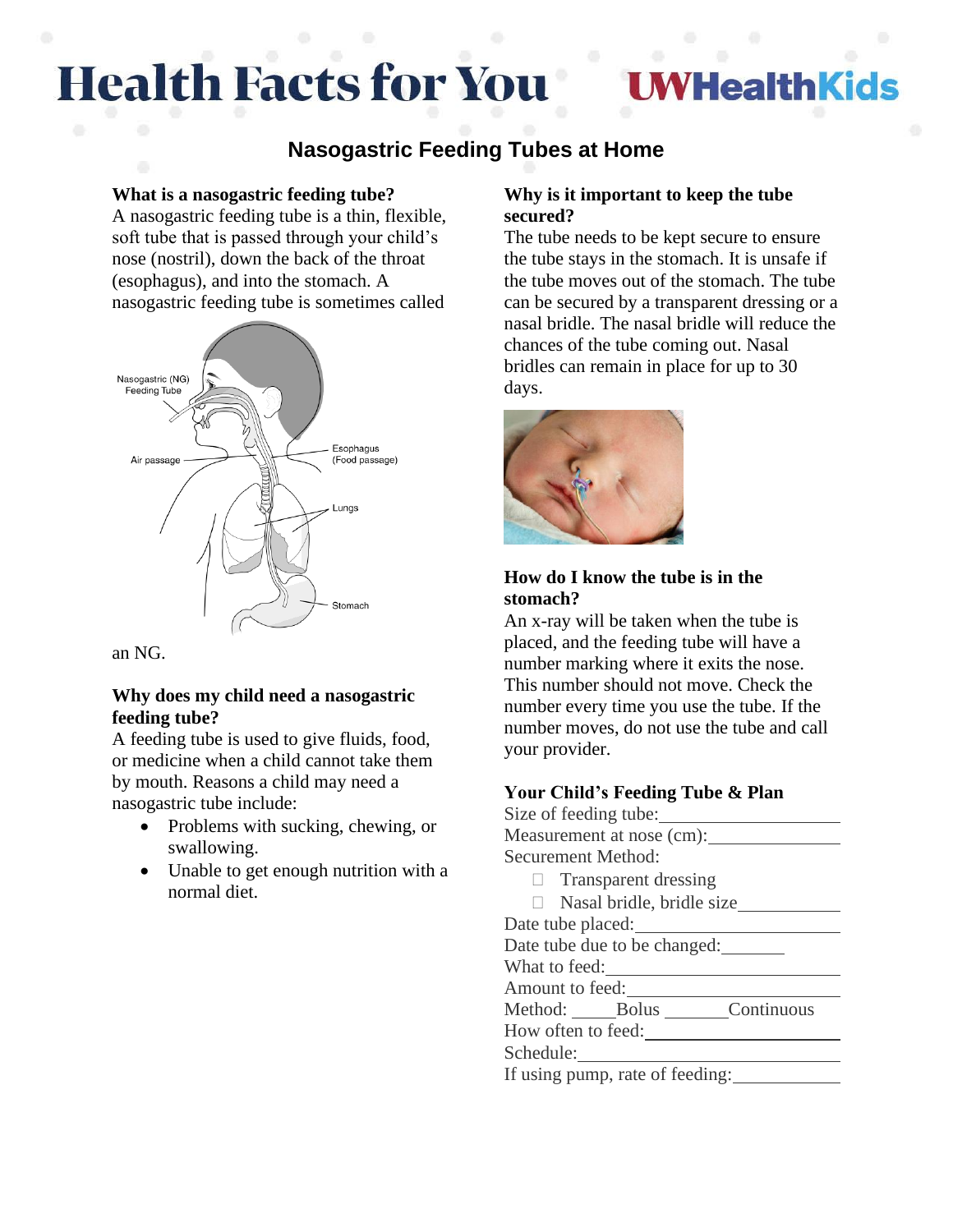Flush the feeding tube at the end of each feeding with ml of water.

Other instructions:

#### **How do I give a bolus feeding by gravity?**

\_\_\_\_\_\_\_\_\_\_\_\_\_\_\_\_\_\_\_\_\_\_\_\_

- Wash hands with soap and water.
- Check tube to make sure number marking has not moved.
- Prepare feeding in syringe or bag and prime tubing. Prepare flush.
- Connect feeding bag/syringe to feeding tube.
- Deliver feeding with child in upright position with syringe or bag above child's head.
- When feeding is complete, disconnect bag/syringe from feeding tube.
- Flush feeding tube with mL of water.
- Clamp feeding tube.

#### **How do I care for the supplies?**

Wash supplies with soap and warm water. Rinse well with water and let dry.

#### **What can I do while my child is being fed?**

Feeding time is a special time for babies. Babies enjoy being held closely, cuddled, rocked, or talked to during tube feedings just as if they were being fed by mouth. Hold your baby and offer a pacifier during feeding to practice sucking and swallowing.

Toddlers will need to stay in one place, so playing a game or doing a quiet activity may help. Older children can sit at the table with the family and receive a tube feeding while the family eats a meal.

#### **When should I call my child's doctor?**

- Your child has trouble breathing
- Your child turns blue
- You see blood around the tube, in your child's stool, or in stomach contents
- Your child coughs, chokes, or vomits while feeding
- Your child has a bloated or rigid belly (belly feels hard when it is gently pressed)
- Your child is in pain during feeding
- Your child has diarrhea or constipation
- Your child has a fever of  $100.4^\circ$  F or higher